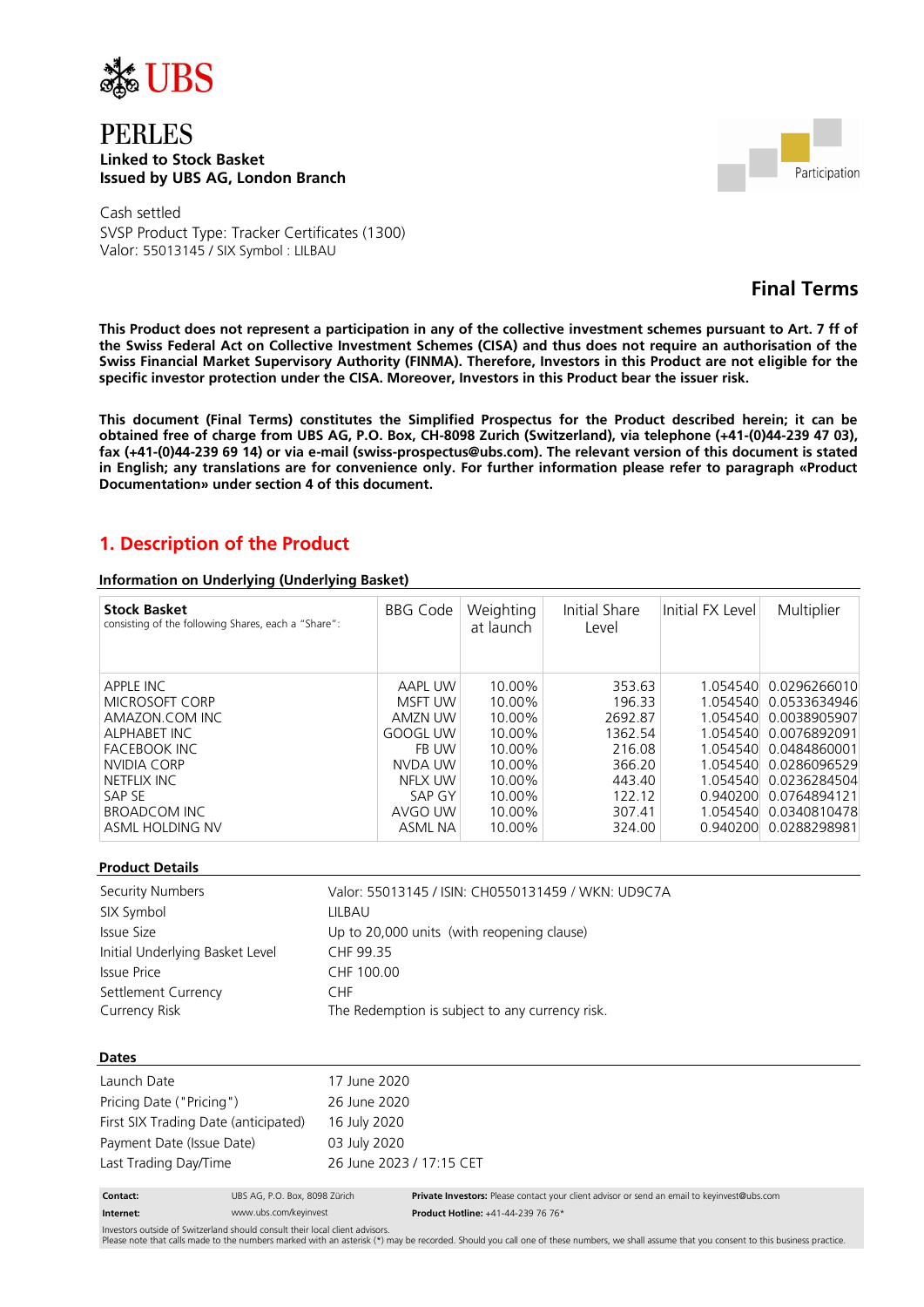Expiration Date ("Expiry") 26 June 2023 (subject to Market Disruption Event provisions) Redemption Date 03 July 2023 (subject to Market Disruption Event provisions)

#### **Redemption**

The Investor is entitled to receive from the Issuer on the Redemption Date an amount in the Settlement Currency equal to the Expiration Value.

| <b>Expiration Value</b> | Sum of the official closing values of the shares comprising the Underlying Basket<br>on the Expiration Date on the Related Exchange considering the relevant Multiplier,<br>converted into the Settlement Currency based on the Final FX Level, as determined<br>by the Calculation Agent as determined by the Calculation Agent. |
|-------------------------|-----------------------------------------------------------------------------------------------------------------------------------------------------------------------------------------------------------------------------------------------------------------------------------------------------------------------------------|
| Final FX Level          | The Final FX Level will be the Official WMCO of the FX rate on the Expiration Date<br>between the currency of the denomination of the shares in the basket and the<br>Settlement Currency as determined by the Calculation Agent                                                                                                  |

#### **Product Structure**

With a PERLES Investors participate in the positive and negative performance of the Underlying. PERLES is a product for Investors who expect the Underlying to increase in value. If the Underlying performs negatively, Investors may lose some or all of their investment.

#### **General Information**

| Issuer                                    | UBS AG, Zurich and Basel, Switzerland, acting through its London Branch                                                                                                                                                                                                                                                                                                                                                                                                                                                                                                                                                     |  |
|-------------------------------------------|-----------------------------------------------------------------------------------------------------------------------------------------------------------------------------------------------------------------------------------------------------------------------------------------------------------------------------------------------------------------------------------------------------------------------------------------------------------------------------------------------------------------------------------------------------------------------------------------------------------------------------|--|
| <b>Issuer Rating</b>                      | Aa3 Moody's / A+ S&P's / AA- Fitch                                                                                                                                                                                                                                                                                                                                                                                                                                                                                                                                                                                          |  |
| <b>Issuer Supervisory Authority</b>       | Swiss Financial Market Supervisory Authority (FINMA). London Branch additionally<br>Financial Conduct Authority (FCA) and Prudential Regulation Authority (PRA). Jersey<br>Branch additionally Jersey Financial Services Commission (JFSC).                                                                                                                                                                                                                                                                                                                                                                                 |  |
| Lead Manager                              | UBS AG, Zurich (UBS Investment Bank)                                                                                                                                                                                                                                                                                                                                                                                                                                                                                                                                                                                        |  |
| Calculation Agent                         | UBS AG, London Branch                                                                                                                                                                                                                                                                                                                                                                                                                                                                                                                                                                                                       |  |
| Paying Agent                              | UBS Switzerland AG                                                                                                                                                                                                                                                                                                                                                                                                                                                                                                                                                                                                          |  |
| Related Exchange                          | The exchanges on which components comprising the Underlying are traded.                                                                                                                                                                                                                                                                                                                                                                                                                                                                                                                                                     |  |
| Listing                                   | Listing on SIX Swiss Exchange will be applied for                                                                                                                                                                                                                                                                                                                                                                                                                                                                                                                                                                           |  |
| Secondary Market                          | The Issuer or the Lead Manager, as applicable, intends, under normal market conditions,<br>to provide bid and/or offer prices for this Product on a regular basis. However, the Issuer<br>or the Lead Manager, as applicable, makes no firm commitment to provide liquidity by<br>means of bid and/or offer prices for this Product, and assumes no legal obligation to<br>quote any such prices or with respect to the level or determination of such prices. Daily<br>price indications, if any, will be available on Reuters/Bloomberg, www.ubs.com/keyinvest<br>and SIX Financial Information from 09:15 - 17:15 (CET). |  |
| <b>Business Day Convention</b>            | Following Unadjusted                                                                                                                                                                                                                                                                                                                                                                                                                                                                                                                                                                                                        |  |
| <b>Business Day</b>                       | Zurich                                                                                                                                                                                                                                                                                                                                                                                                                                                                                                                                                                                                                      |  |
| Minimum Investment                        | 1 Unit(s) (subject to selling restrictions)                                                                                                                                                                                                                                                                                                                                                                                                                                                                                                                                                                                 |  |
| Minimum Trading Lot                       | $1$ Unit(s)                                                                                                                                                                                                                                                                                                                                                                                                                                                                                                                                                                                                                 |  |
| Clearing                                  | SIX SIS, Euroclear, Clearstream (registered as intermediated securities with SIX SIS AG, in<br>Switzerland)                                                                                                                                                                                                                                                                                                                                                                                                                                                                                                                 |  |
| Form of Deed                              | Uncertificated Securities                                                                                                                                                                                                                                                                                                                                                                                                                                                                                                                                                                                                   |  |
| Governing Law / Jurisdiction              | Swiss / Zurich                                                                                                                                                                                                                                                                                                                                                                                                                                                                                                                                                                                                              |  |
| Adjustments                               | The terms of the Product may be subject to adjustments during its lifetime. For clients<br>outside of the United Kingdom, any changes with regard to the terms of this Product<br>shall be published on the internet at www.ubs.com/keyinvest. Detailed information on<br>such adjustments is to be found in the Product Documentation.                                                                                                                                                                                                                                                                                     |  |
| Products / Certificates                   | One PERLES is equivalent to one (1) "Product / Certificate". "Products / Certificates"<br>wherever used herein shall be construed to mean integral multiples of the same, subject<br>to the Issue Size.                                                                                                                                                                                                                                                                                                                                                                                                                     |  |
| Public Offering                           | Switzerland                                                                                                                                                                                                                                                                                                                                                                                                                                                                                                                                                                                                                 |  |
| UBS AG, P.O. Box, 8098 Zürich<br>Contact: | Private Investors: Please contact your client advisor or send an email to keyinvest@ubs.com                                                                                                                                                                                                                                                                                                                                                                                                                                                                                                                                 |  |

**Internet:** www.ubs.com/keyinvest **Product Hotline:** +41-44-239 76 76\* Investors outside of Switzerland should consult their local client advisors.

Please note that calls made to the numbers marked with an asterisk (\*) may be recorded. Should you call one of these numbers, we shall assume that you consent to this business practice.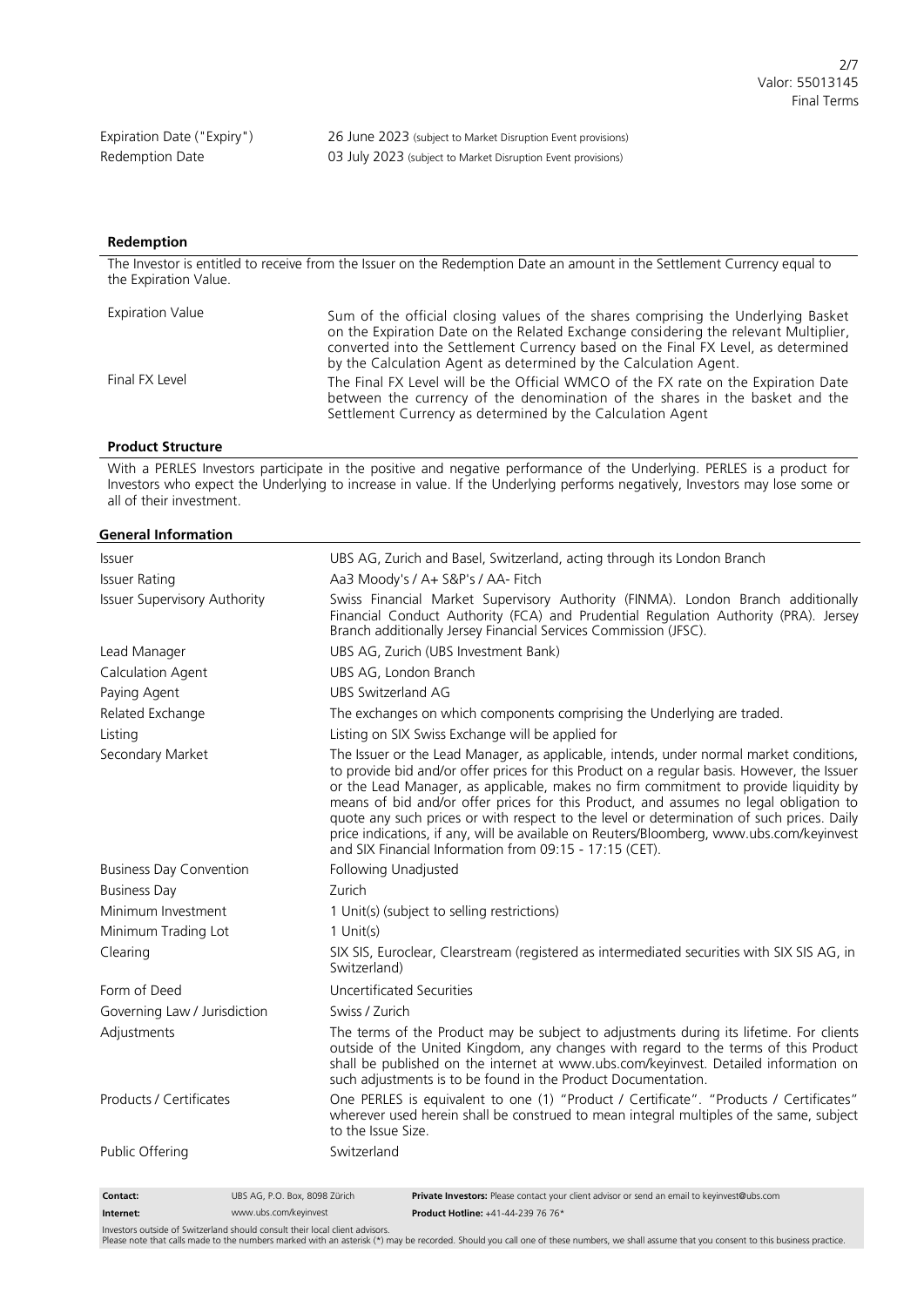Distribution Fee 0.50%, p.a. fee included in the Issue Price

|  | <b>Tax Treatment Switzerland</b> |  |
|--|----------------------------------|--|
|  |                                  |  |

| Swiss Federal Stamp Duty | Secondary market transactions are not subject to Swiss Stamp Duty. |
|--------------------------|--------------------------------------------------------------------|
| Swiss Federal Income Tax | Not subject to Swiss Federal Income Tax                            |
| Swiss Withholding Tax    | The product is not subject to the Swiss withholding tax.           |

The tax information only provides a general overview over the Swiss tax consequences linked to this product based on the tax laws and the practice of the tax administration at the time of issue. Tax laws and the practice of tax administrations may change, possibly with retroactive effect.

#### **Withholding related to 871 (m) of the U.S. Tax Code**

A 30% withholding tax is imposed on certain "dividend equivalents" paid or deemed paid to a non-U.S. holder with respect to a "specified equity-linked instrument" that references one or more dividend-paying U.S. equity securities. The withholding tax can apply even if the instrument does not provide for payments that reference dividends. Treasury regulations provide that the withholding tax applies to all dividend equivalents paid or deemed paid on specified equity-linked instruments that have a delta of one ("delta one specified equity-linked instruments") issued after 2016 and to all dividend equivalents paid or deemed paid on all other specified equity-linked instruments issued after 2017.

The Issuer will treat the Securities as delta one specified equity-linked instruments that are subject to withholding on dividend equivalents. The Issuer will withhold 30% in respect of dividend equivalents paid or deemed paid on the Securities and will not pay any additional amounts with respect to any such taxes withheld. The Issuer hereby notify each holder that for purposes of Section 871(m), that the Issuer will withhold in respect of dividend equivalents paid or deemed paid on the Securities on the dividend payment date as described in Treasury regulations section 1.1441-2(e)(4) and Revenue Procedure 2017-15 §3.03(B), as applicable. Investors in the Securities should consult their own tax advisors regarding the application of the withholding tax to their Securities and the availability of any reduction in tax pursuant to an income tax treaty. No assurance can be given that Investors will be able to successfully claim a reduction in tax pursuant to an income tax treaty.

This Product does not represent a participation in any of the collective investment schemes pursuant to Art. 7 ff of the Swiss Federal Act on Collective Investment Schemes (CISA) and thus does not require an authorisation of the Swiss Financial Market Supervisory Authority (FINMA). Therefore, Investors in this Product are not eligible for the specific investor protection under the CISA. Moreover, Investors in this Product bear the issuer risk.

Furthermore, this Product does not benefit from any depositor protection under Art. 37a under the Swiss Federal Law on Banks and Savings Banks (Banking Act) or other forms of deposit insurance under any other law as might be applicable to this Product.

The Issuer may elect to hedge its obligations in respect of the Product in such manner as it may determine from time to time, but is under no obligation to hold the Underlying or to hold any other assets in respect of those obligations.

### **2. Prospects of Profits and Losses**

Market Expectation Investors in this Product expect the Underlying Basket to trade positively.

- Effect of the performance of the Underlying on redemption amount or on delivery obligation:
- Positive performance If the Underlying Basket performs positively, Investors realise a positive return. - Sideways to slightly negative performance If the Underlying Basket performs sideways to slightly negative, Investors fully participate in the *negative* performance of the Underlying Basket**.** - Pronounced negative performance If the Underlying Basket performs negatively, Investors may lose some or all of their investment.

Maximum Return The profit potential is unlimited.

Maximum Loss **Investors may lose some or all of the investment as they are fully exposed to the** performance of the Underlying Basket.

| <b>Contact:</b>                                                              | UBS AG. P.O. Box. 8098 Zürich | Private Investors: Please contact your client advisor or send an email to keyinvest@ubs.com |
|------------------------------------------------------------------------------|-------------------------------|---------------------------------------------------------------------------------------------|
| Internet:                                                                    | www.ubs.com/keyinvest         | <b>Product Hotline: +41-44-239 76 76*</b>                                                   |
| Investors outside of Switzerland should consult their local client advisors. |                               |                                                                                             |

Investors outside of Switzerland should consult their local client advisors.<br>Please note that calls made to the numbers marked with an asterisk (\*) may be recorded. Should you call one of these numbers, we shall assume tha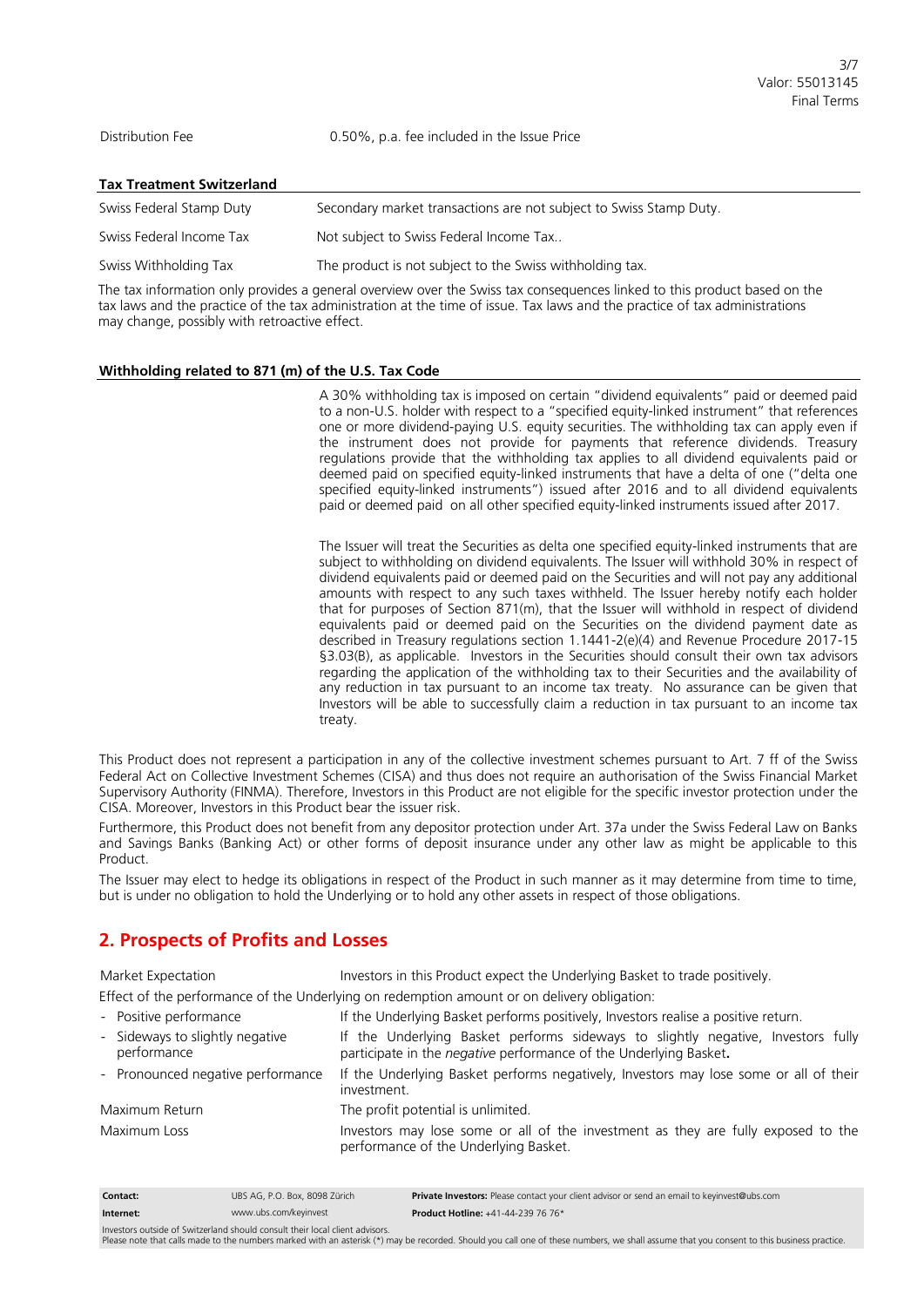# **3. Significant Risks for Investors**

| General risk warning                 | Potential Investors should understand the risks associated with an investment in the<br>Product and shall only reach an investment decision after careful considerations with<br>their legal, tax, financial and other advisors of (i) the suitability of an investment in the<br>Product in the light of their own particular financial, fiscal and other circumstances; (ii)<br>the information set out in this document and (iii) the Underlying(s). The following is a<br>summary of the most significant risks. Further risks are set out in the Product<br>Documentation.                                                                                                                                                                                                                                                                              |
|--------------------------------------|--------------------------------------------------------------------------------------------------------------------------------------------------------------------------------------------------------------------------------------------------------------------------------------------------------------------------------------------------------------------------------------------------------------------------------------------------------------------------------------------------------------------------------------------------------------------------------------------------------------------------------------------------------------------------------------------------------------------------------------------------------------------------------------------------------------------------------------------------------------|
| Risk Tolerance                       | Investors in this Product should be experienced Investors and familiar with both<br>derivative products and the stock markets.                                                                                                                                                                                                                                                                                                                                                                                                                                                                                                                                                                                                                                                                                                                               |
| <b>Product specific risks</b>        |                                                                                                                                                                                                                                                                                                                                                                                                                                                                                                                                                                                                                                                                                                                                                                                                                                                              |
| Loss Potential                       | Investors may lose some or all of the investment as they are fully exposed to the<br>performance of the Underlying Basket.                                                                                                                                                                                                                                                                                                                                                                                                                                                                                                                                                                                                                                                                                                                                   |
| Capital Protection (at Expiry)       | None                                                                                                                                                                                                                                                                                                                                                                                                                                                                                                                                                                                                                                                                                                                                                                                                                                                         |
| investment in the Underlying         | Risk Potential in comparison to a direct The risk potential is similar to a direct investment in the Underlying.                                                                                                                                                                                                                                                                                                                                                                                                                                                                                                                                                                                                                                                                                                                                             |
| Issuer Call right                    | None                                                                                                                                                                                                                                                                                                                                                                                                                                                                                                                                                                                                                                                                                                                                                                                                                                                         |
| Stop Loss Event                      | None                                                                                                                                                                                                                                                                                                                                                                                                                                                                                                                                                                                                                                                                                                                                                                                                                                                         |
| Currency risk                        | As the Settlement Currency is different from the currency in which some or all<br>components comprising the Underlying are denominated, the value of this Product is<br>exposed to the corresponding FX exchange rate(s). The currency risk is not hedged.                                                                                                                                                                                                                                                                                                                                                                                                                                                                                                                                                                                                   |
| Extraordinary termination risk       | The Product contains terms and conditions that allow the Issuer to terminate and<br>redeem the Product prior to the Redemption Date. In case of such extraordinary<br>termination, the Issuer shall pay to the Investors an extraordinary termination amount<br>as determined by the Calculation Agent which is usually equivalent to the market<br>value of the Product. Potential Investors should note that the extraordinary termination<br>amount may deviate from and may be considerably below the amount which would<br>be payable pursuant to the final redemption provisions on the Redemption Date.<br>Investors are not entitled to request any further payments on the Product after the<br>termination date.                                                                                                                                   |
| No recourse to Underlying:           | The investors' only recourse in respect of the Product is to the Issuer, and Investors will<br>have no recourse to the Underlying or to any other assets.                                                                                                                                                                                                                                                                                                                                                                                                                                                                                                                                                                                                                                                                                                    |
| Adjustment risk                      | Potential Investors should be aware that it cannot be excluded that certain events<br>occur or certain measures are taken (by parties other than the Issuer) in relation to the<br>Underlying(s) which can lead to changes to the Underlying(s) or its concept (e.g.<br>corporate events of a company whose shares constitute an Underlying, market<br>disruption events or other circumstances affecting normal activities). In the case of the<br>occurrence of such events or measures, the Issuer and/or the Calculation Agent are<br>entitled to effect adjustments according to the Product Documentation. Such<br>adjustments might have a negative impact on the value of the Product.                                                                                                                                                               |
| Illiquidity risk in secondary market | The Issuer or the Lead Manager, as applicable, intends, under normal market<br>conditions, to provide bid and/or offer prices for this Product on a regular basis.<br>However, the Issuer or the Lead Manager, as applicable, makes no firm commitment<br>to provide liquidity by means of bid and/or offer prices for this Product, and assumes<br>no legal obligation to quote any such prices or with respect to the level or<br>determination of such prices.                                                                                                                                                                                                                                                                                                                                                                                            |
|                                      | Potential Investors therefore should not rely on the ability to sell this Product at a<br>specific time or at a specific price. Potential Investors should note that prices quoted<br>typically include a spread and therefore may deviate from the market value of the<br>Product. In special market situations, where the Issuer is completely unable to enter<br>into hedging transactions, or where such transactions are very difficult to enter into,<br>the spread between the bid and offer prices in the secondary market may be<br>temporarily expanded, in order to limit the economic risks of the Issuer. Hence,<br>Investors might sell at a price considerably lower than the actual price of the Product at<br>the time of its sale. By selling the Product in the secondary market Investors may<br>receive less than the capital invested. |
|                                      | In case of a secondary market transaction, there is a possibility that costs, including                                                                                                                                                                                                                                                                                                                                                                                                                                                                                                                                                                                                                                                                                                                                                                      |
| Contact:                             | Private Investors: Please contact your client advisor or send an email to keyinvest@ubs.com<br>UBS AG, P.O. Box, 8098 Zürich                                                                                                                                                                                                                                                                                                                                                                                                                                                                                                                                                                                                                                                                                                                                 |
| www.ubs.com/keyinvest<br>Internet:   | Product Hotline: +41-44-239 76 76*                                                                                                                                                                                                                                                                                                                                                                                                                                                                                                                                                                                                                                                                                                                                                                                                                           |

Investors outside of Switzerland should consult their local client advisors.<br>Please note that calls made to the numbers marked with an asterisk (\*) may be recorded. Should you call one of these numbers, we shall assume tha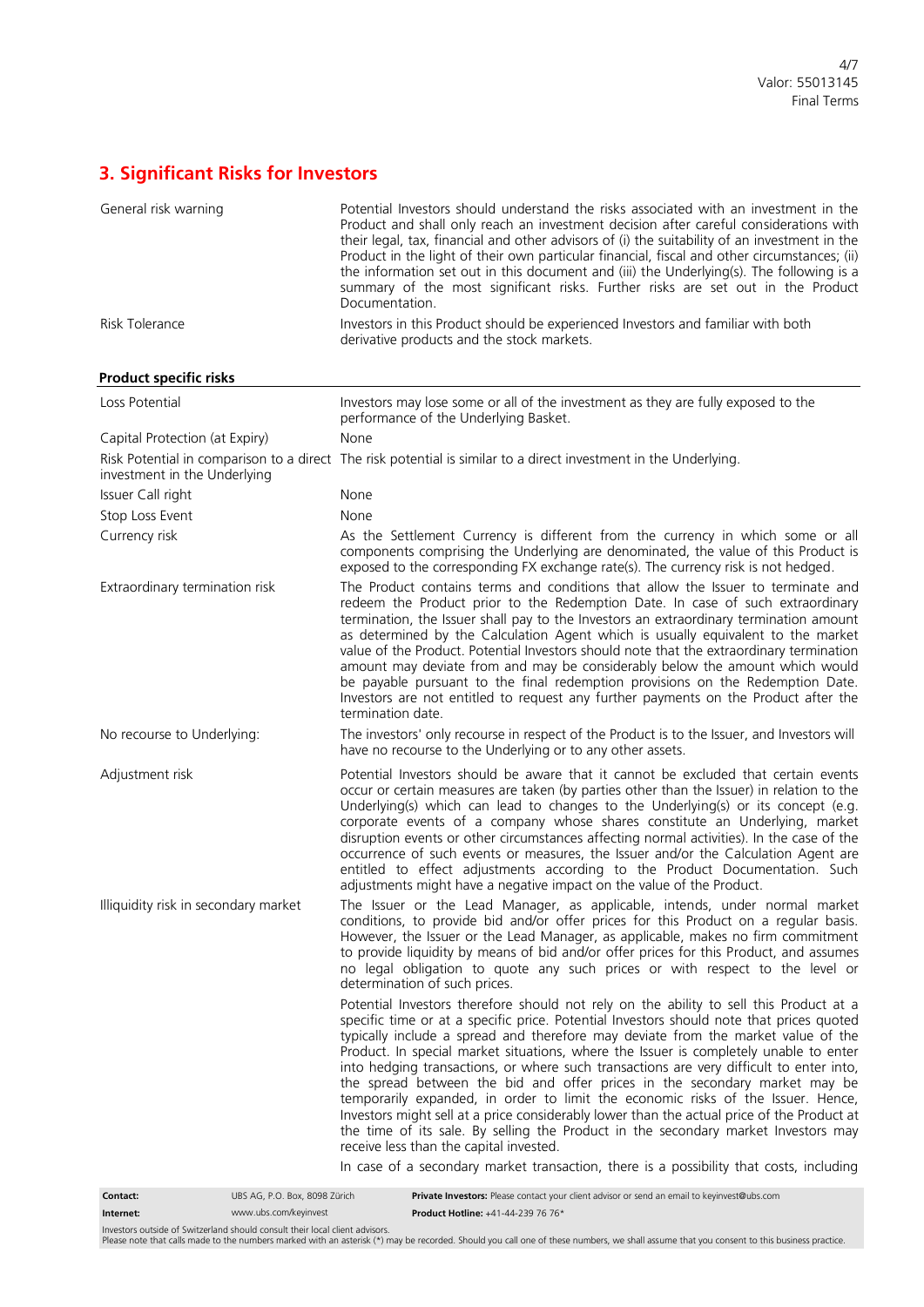taxes, related to or in connection with the Product may arise for Investors that are not paid by the Issuer or imposed by the Issuer. Market Disruption risk Investors are exposed to market disruption events (such as trading

| IVIJIKEL DISTUDUOTI IISK | Trivestors are exposed to market disruption events (such as trading disruption,<br>exchange disruption and early closure of the relevant exchange), which could have an<br>impact on the redemption amount through delay in payment, change in value or<br>suspension of trading in the Product in the secondary market. For a detailed<br>description of such events and their effects please refer to the Product Documentation.                                                                                                                                                                      |
|--------------------------|---------------------------------------------------------------------------------------------------------------------------------------------------------------------------------------------------------------------------------------------------------------------------------------------------------------------------------------------------------------------------------------------------------------------------------------------------------------------------------------------------------------------------------------------------------------------------------------------------------|
| Withholding tax          | Investors in this Product should note that any payment under this Product may be<br>subject to withholding tax (such as, inter alia, Swiss Withholding Tax, and/or<br>withholding related to FATCA or $871(m)$ of the US Tax Code). <b>Any payments due</b><br>under this Product are net of such tax. Please refer to the General Terms and<br>Conditions for detailed information. If the Issuer is required to withhold any amount<br>pursuant to Section 871(m) or FATCA of the U.S. Tax Code, the Issuer will not be<br>required to pay additional amounts with respect to the amount so withheld. |

#### **Risk Factors relating to the Issuer**

In addition to the market risk with regard to the development of the Underlying, each Investor bears the general risk that the financial situation of the Issuer could deteriorate. The Products constitute immediate, unsecured and unsubordinated obligations of the Issuer, which, particularly in case of insolvency of the Issuer, rank pari passu with each and all other current and future unsecured and unsubordinated obligations of the Issuer, with the exception of those that have priority due to mandatory statutory provisions. The general assessment of the Issuer's creditworthiness may affect the value of the Products. This assessment generally depends on the ratings assigned to the Issuer or its affiliated companies by rating agencies such as Moody's, Fitch and Standard & Poor's.

The Issuer Ratings indicated in this document reflect the situation at the time of issuance and may be subject to changes. The actual Issuer Ratings at any given time can be seen on the Issuer's website (www.ubs.com) under "Analysts & Investors".

### **4. Additional Information**

#### **Product Documentation**

This document ("**Final Terms**") constitutes the Simplified Prospectus for the Product and contains the information required by Article 5 CISA (status as of 1 July 2016) and the corresponding Guidelines of the Swiss Bankers Association. The prospectus requirements of Article 652a/Article 1156 of the Swiss Code of Obligations are not applicable.

These Final Terms (Simplified Prospectus) together with the 'General Terms and Conditions for Structured Products on Equity, Commodity and Index Underlyings', stipulated in English and as amended from time to time ("**General Terms and Conditions**") shall form the entire documentation for this Product ("**Product Documentation**"), and accordingly the Final Terms should always be read together with the General Terms and Conditions. The Simplified Prospectus may be provided in various languages, however, only the English version will be relevant and any translations are for convenience only. Definitions used in the Final Terms, but not defined therein shall have the meaning given to them in the General Terms and Conditions. In the event that the Product is listed (see above item 'Listing' under «General Information»), the Product Documentation will be amended in accordance with the listing requirements of the relevant exchange.

The Product Documentation can be obtained free of charge from UBS AG, P.O. Box, CH-8098 Zurich (Switzerland), via telephone (+41-(0)44-239 47 03), fax (+41-(0)44-239 69 14) or via e-mail (swiss-prospectus@ubs.com). In addition, for clients outside of the United Kingdom, the Product Documentation is available on the internet at www.ubs.com/keyinvest. Notices in connection with this Product shall be validly given by publication as described in the General Terms and Conditions. Furthermore, for clients outside of the United Kingdom, any changes with regard to the terms of this Product shall be published on the internet at www.ubs.com/keyinvest.

#### **Important Information**

The information herein is communicated by UBS AG and/or its affiliates ("**UBS**"). UBS may from time to time, as principal or agent, have positions in, or may buy or sell, or make a market in any securities, currencies, financial instruments or other assets underlying the Product to which this document relates. UBS may provide investment banking and/or other services to and/or have officers who serve as directors of the companies referred to in this document. UBS' trading and/or hedging activities related to this Product may have an impact on the price of the underlying asset(s) and may affect the likelihood that any relevant barrier(s) is/are crossed. UBS has policies and procedures designed to minimise the risk that officers and employees are influenced by any conflicting interest or duty and that confidential information is improperly disclosed or made available.

| Contact:  | UBS AG. P.O. Box. 8098 Zürich | Private Investors: Please contact your client advisor or send an email to keyinvest@ubs.com |
|-----------|-------------------------------|---------------------------------------------------------------------------------------------|
| Internet: | www.ubs.com/keyinvest         | <b>Product Hotline:</b> $+41-44-239$ 76 76*                                                 |

Investors outside of Switzerland should consult their local client advisors.

Please note that calls made to the numbers marked with an asterisk (\*) may be recorded. Should you call one of these numbers, we shall assume that you consent to this business practice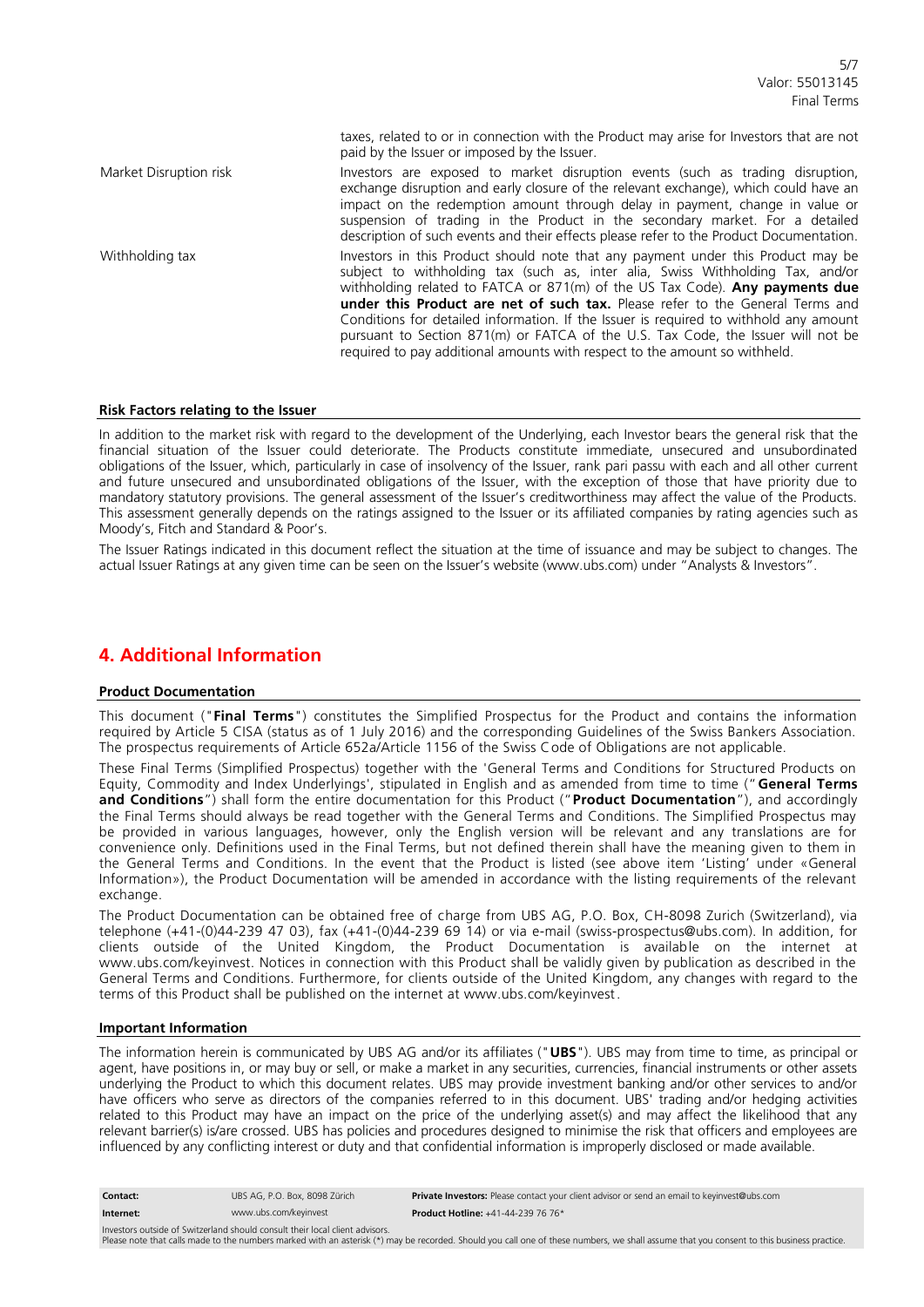In certain circumstances UBS sells this Product to dealers and other financial institutions at a discount to the issue price or rebates to them for their account some proportion of the issue price ("**Distribution Fees**"). Distribution Fees, if any, are disclosed in section 1 of this document and reflect the maximum amount a dealer or financial institution may receive from UBS; the actual amount may be lower.

Structured transactions are complex and may involve a high risk of loss. Prior to entering into a transaction you should consult with your own legal, regulatory, tax, financial and accounting advisors to the extent you consider it necessary, and make your own investment, hedging and trading decisions (including decisions regarding the suitability of this transaction) based upon your own judgement and advice from those advisers you consider necessary. Save as otherwise expressly agreed in writing, UBS is not acting as your financial adviser or fiduciary in any transaction.

This document should not be construed as an offer, personal recommendation or solicitation to conclude a transaction and should not be treated as giving investment advice. The terms of any investment in the Product to which this document relates will be exclusively subject to the detailed provisions, including risk considerations, contained in the Product Documentation.

UBS makes no representation or warranty relating to any information herein which is derived from independent sources. This document shall not be copied or reproduced without UBS' prior written permission.

No action has been or will be taken in any jurisdiction that would permit a public offering of the Products described herein, save where explicitly stated in the Product Documentation. The Products must be sold in accordance with all applicable selling restrictions in the jurisdictions in which they are sold.

There is a possibility that costs, including taxes, related to transactions in connection with this Product may arise for Investors that are not paid by UBS or imposed by it. Please refer to the Product Documentation for further information.

#### **Selling Restrictions**

**Any Products purchased by any person for resale may not be offered in any jurisdiction in circumstances which would result in the Issuer being obliged to register any further documentation relating to this Product in such jurisdiction.**

**The restrictions listed below must not be taken as definitive guidance as to whether this Product can be sold in a jurisdiction. Additional restrictions on offering, selling or holding of this Product may apply in other jurisdictions. Investors in this Product should seek specific advice before on-selling this Product.**

**European Economic Area** - In relation to each Member State of the European Economic Area which has implemented the Prospectus Directive (each, a "**Relevant Member State**"), with effect from and including the date on which the Prospectus Directive is implemented in that Relevant Member State (the "**Relevant Implementation Date**") no offer of the Products has been or will be made to the public in that Relevant Member State except that, with effect from and including the Relevant Implementation Date, an offer of such Products to the public may be made in that Relevant Member State:

- (a) Qualified investors: at any time to any legal entity which is a qualified investor as defined in the Prospectus Directive;<br>(b) Fewer than 150 offerees: at any time to fewer than 150 natural or legal persons (other than
- Fewer than 150 offerees: at any time to fewer than 150 natural or legal persons (other than qualified investors as defined in the Prospectus Directive);
- (c) An offer of Products addressed to investors who acquire Products for a total consideration of at least EUR 100,000 per investor, for each separate offer; and/or
- (d) Other exempt offers: at any time in any other circumstances falling within Article 3 (2) of the Prospectus Directive,

provided that no such offer of Products referred to in (a) to (c) above shall require the publication of a prospectus pursuant to Article 3 of the Prospectus Directive, or supplement a prospectus pursuant to Article 16 of the Prospectus Directive.

For the purposes of this provision, the expression "offer of Securities to the public" in relation to any Products in any Relevant Member State means the communication in any form and by any means of sufficient information on the terms of the offer and the Products to be offered so as to enable an investor to decide to purchase or subscribe the Products, as the same may be varied in that Member State by any measure implementing the Prospectus Directive in that Member State, the expression "Prospectus Directive" means Directive 2003/71/EC (as amended, including by Directive 2010/73/EU), and includes any relevant implementing measure in the Relevant Member State.

**Hong Kong** - Each purchaser has represented and agreed that it has not issued or had in its possession for the purposes of issue, and will not issue or have in its possession for the purposes of issue, whether in Hong Kong or elsewhere, any advertisement, invitation or document relating to the Products, which is directed at, or the contents of which are likely to be accessed or read by, the public of Hong Kong (except if permitted to do so under the securities laws of Hong Kong) other than with respect to Products which are or are intended to be disposed of only to persons outside Hong Kong or only to "professional investors" as defined in the Securities and Futures Ordinance (Cap. 571) of Hong Kong and any rules made under that Ordinance.

#### **This is a structured product which involves derivatives. Do not invest in it unless you fully understand and are willing to assume the risks associated with it. If you are in any doubt about the risks involved in the product, you may clarify with the intermediary or seek independent professional advice.**

**Singapore** - This document has not been registered as a prospectus with the Monetary Authority of Singapore. Accordingly, this document and any other document or material in connection with the offer or sale, or invitation for subscription or purchase, of this Product may not be circulated or distributed, nor may this Product be offered or sold, or be made the subject of an invitation for subscription or purchase, whether directly or indirectly, to persons in Singapore other than (i) to an institutional investor under Section 274 of the Securities and Futures Act (Cap. 289) of Singapore ("SFA"), (ii) to a relevant person pursuant to Section 275(1), or any person pursuant to Section 275(1A) of the SFA, and in accordance with the conditions specified in Section 275, of the SFA or (iii) otherwise pursuant to, and in accordance with the conditions of, any other applicable provision of the SFA.

Where this Product is subscribed or purchased under Section 275 of the SFA by a relevant person which is:

(a) a corporation (which is not an accredited investor (as defined in Section 4A of the SFA)) the sole business of which is to hold investments and the entire share capital of which is owned by one or more individuals, each of whom is an accredited investor; or

(b) a trust (where the trustee is not an accredited investor) whose sole purpose is to hold investments and each beneficiary of the trust is an individual who is an accredited investor,

**Contact:** UBS AG, P.O. Box, 8098 Zürich **Private Investors:** Please contact your client advisor or send an email to keyinvest@ubs.com

**Internet:** www.ubs.com/keyinvest **Product Hotline:** +41-44-239 76 76\*

Investors outside of Switzerland should consult their local client advisors.

Please note that calls made to the numbers marked with an asterisk (\*) may be recorded. Should you call one of these numbers, we shall assume that you consent to this business practice